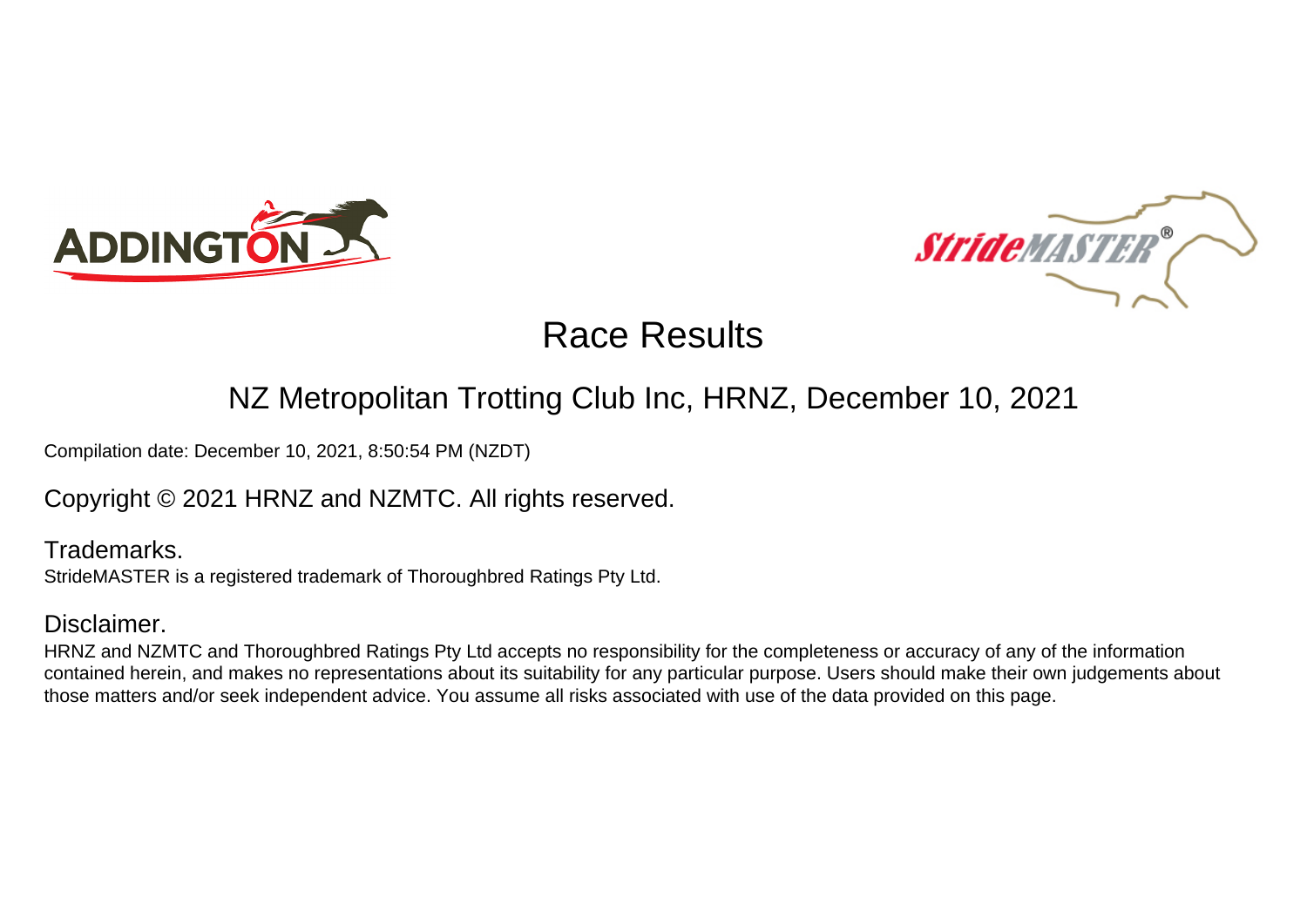



December 10, 2021, Race 8, GO MEDIA - ALL EYES ON YOU MOBILE TROT, Distance 1980m, Addington - Survey 1980m

|     | Result TAB no. | Horse (Barrier)              | 1980 to                  | 1800m to | 1600m to | 1400m to | 1200m to | 1000m to | 800m to | 600 <sub>m</sub> to | 400m to | 200 <sub>m</sub> to | <b>Total or</b> | Margin |
|-----|----------------|------------------------------|--------------------------|----------|----------|----------|----------|----------|---------|---------------------|---------|---------------------|-----------------|--------|
| 1st |                | <b>Majestic Chick (4)</b>    | 1800m                    | 1600m    | 1400m    | 1200m    | 1000m    | 800m     | 600m    | 400m                | 200m    | <b>WP</b>           | Average         |        |
|     |                | Position in running (margin) | $\overline{\phantom{a}}$ | 1(0.0)   | 1(0.0)   | 1(0.0)   | 1(0.0)   | 1(0.0)   | 1(0.0)  | 1(0.0)              | 1(0.0)  | 1(0.0)              |                 | 0.00   |
|     |                | Sectional time (s)           | 12.19                    | 15.15    | 16.04    | 16.16    | 15.66    | 15.03    | 13.98   | 14.23               | 14.37   | 14.56               |                 |        |
|     |                | Cumulative time (s)          | 147.37                   | 135.18   | 120.03   | 103.99   | 87.83    | 72.17    | 57.14   | 43.16               | 28.93   | 14.56               | 2:27.37         |        |
|     |                | Speed (m/s)                  | 14.76                    | 13.20    | 12.47    | 12.38    | 12.77    | 13.31    | 14.31   | 14.05               | 13.92   | 13.74               | 13.44           |        |
|     |                | Stride length (m)            | 5.98                     | 5.90     | 5.62     | 5.60     | 5.72     | 5.80     | 5.99    | 5.98                | 5.77    | 5.64                | 5.79            |        |
|     |                | Stride duration (s)          | 0.405                    | 0.447    | 0.451    | 0.452    | 0.448    | 0.436    | 0.418   | 0.425               | 0.414   | 0.411               | 0.431           |        |
|     |                | Stride efficiency (%)        | 55.96                    | 54.30    | 49.41    | 48.93    | 51.13    | 52.57    | 55.98   | 55.83               | 51.95   | 49.67               | 52.44           |        |
|     |                | Stride count                 | 30.08                    | 33.93    | 35.57    | 35.74    | 34.96    | 34.48    | 33.41   | 33.46               | 34.69   | 35.47               | 341.79          |        |













Stride efficiency 100 %



Speed 20 m/sec



Note: Horizontal distance axis grid lines are 200m furlongs.

Disclaimer.

HRNZ and NZMTC and Thoroughbred Ratings Pty Ltd accepts no responsibility for the completeness or accuracy of any of the information contained herein, and makes no representations about its suitability for any particular p matters and/or seek independent advice. You assume all risks associated with use of the data provided on this page.

0.6 s

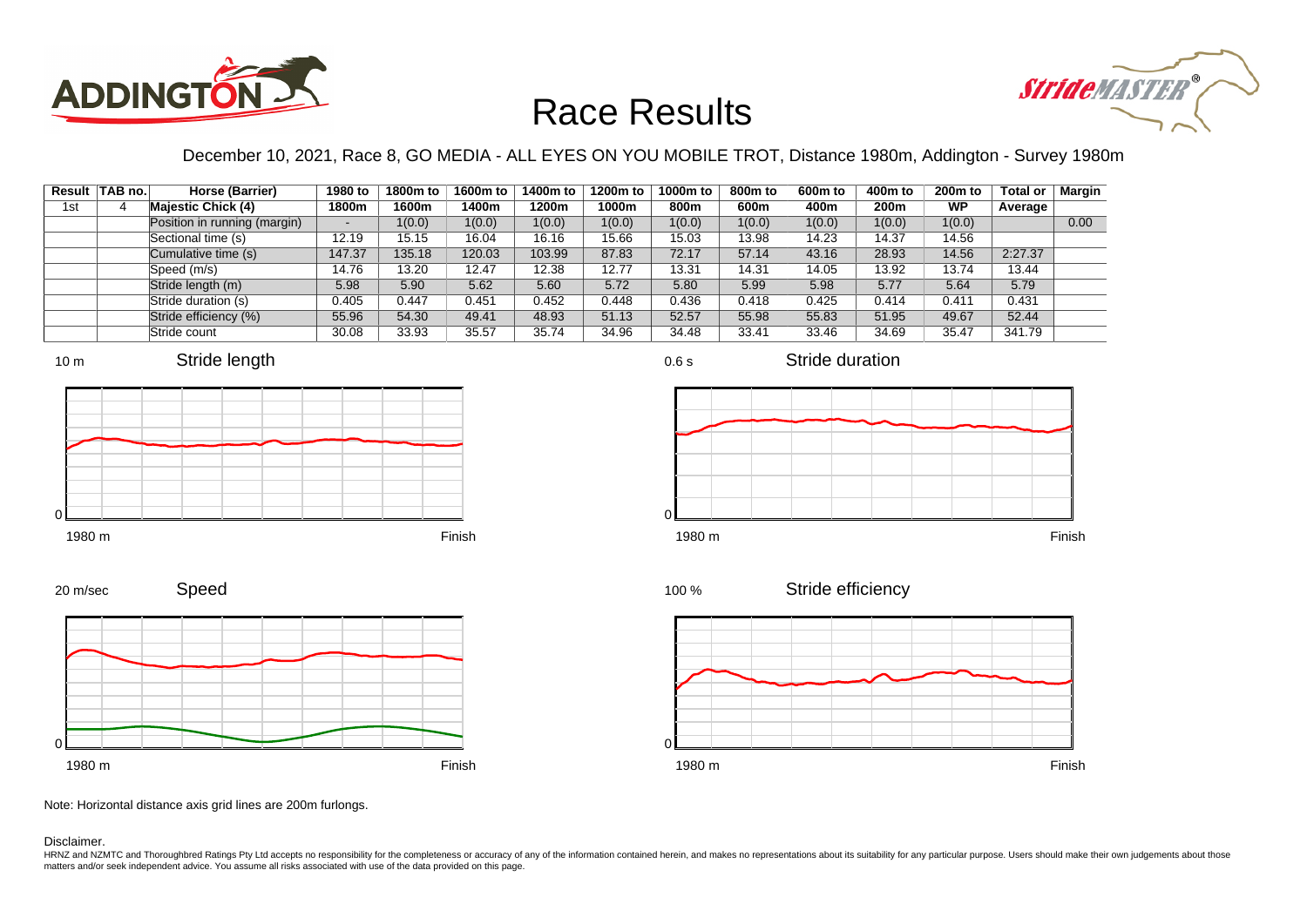



December 10, 2021, Race 8, GO MEDIA - ALL EYES ON YOU MOBILE TROT, Distance 1980m, Addington - Survey 1980m

|                 | Result TAB no. | Horse (Barrier)              | 1980 to                  | 1800m to | 1600m to | 1400m to | 1200m to | 1000m to | 800m to | 600 <sub>m</sub> to | 400m to | 200 <sub>m</sub> to | <b>Total or</b> | <b>Margin</b> |
|-----------------|----------------|------------------------------|--------------------------|----------|----------|----------|----------|----------|---------|---------------------|---------|---------------------|-----------------|---------------|
| 2 <sub>nd</sub> |                | Phoebe Onyx (5)              | 1800m                    | 1600m    | 1400m    | 1200m    | 1000m    | 800m     | 600m    | 400m                | 200m    | <b>WP</b>           | Average         |               |
|                 |                | Position in running (margin) | $\overline{\phantom{0}}$ | 4(4.8)   | 5(7.7)   | 5(7.1)   | 5(5.1)   | 5(4.7)   | 5(4.0)  | 4(3.3)              | 4(4.2)  | 2(1.8)              |                 | 2.00          |
|                 |                | Sectional time (s)           | 12.95                    | 15.64    | 15.93    | 15.83    | 15.60    | 14.91    | 13.86   | 14.38               | 13.97   | 14.67               |                 |               |
|                 |                | Cumulative time (s)          | 147.74                   | 134.79   | 119.15   | 103.22   | 87.39    | 71.79    | 56.88   | 43.02               | 28.64   | 14.67               | 2:27.74         |               |
|                 |                | Speed (m/s)                  | 13.90                    | 12.79    | 12.55    | 12.63    | 12.82    | 13.41    | 14.43   | 13.91               | 14.32   | 13.63               | 13.40           |               |
|                 |                | Stride length (m)            | 6.07                     | 5.85     | 5.91     | 5.93     | 5.94     | 6.04     | 6.41    | 6.20                | 5.82    | 5.85                | 6.00            |               |
|                 |                | Stride duration (s)          | 0.434                    | 0.458    | 0.471    | 0.470    | 0.463    | 0.450    | 0.444   | 0.446               | 0.407   | 0.429               | 0.447           |               |
|                 |                | Stride efficiency (%)        | 57.50                    | 53.53    | 54.56    | 54.97    | 55.13    | 57.03    | 64.13   | 59.97               | 53.01   | 53.42               | 56.17           |               |
|                 |                | Stride count                 | 29.67                    | 34.17    | 33.85    | 33.72    | 33.67    | 33.11    | 31.22   | 32.28               | 34.34   | 34.21               | 330.24          |               |







0.6 s



Stride duration







Stride efficiency 100 %



Speed 20 m/sec



Note: Horizontal distance axis grid lines are 200m furlongs.

Disclaimer.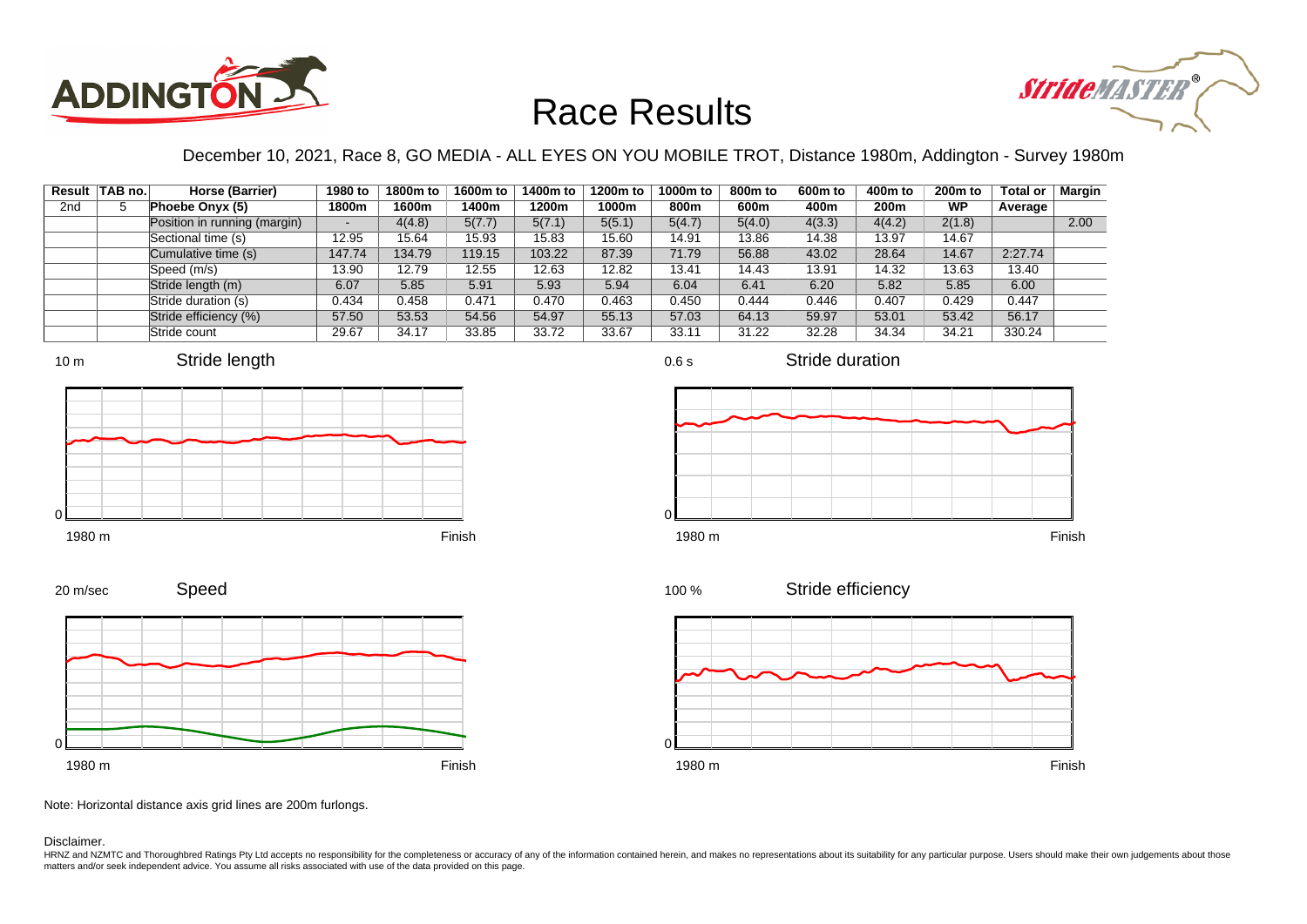



December 10, 2021, Race 8, GO MEDIA - ALL EYES ON YOU MOBILE TROT, Distance 1980m, Addington - Survey 1980m

|     | Result   TAB no. | Horse (Barrier)              | 1980 to | 1800m to | 1600m to | 1400m to | 1200m to | 1000m to | 800m to | 600 <sub>m</sub> to | 400m to | 200 <sub>m</sub> to | <b>Total or</b> | Margin |
|-----|------------------|------------------------------|---------|----------|----------|----------|----------|----------|---------|---------------------|---------|---------------------|-----------------|--------|
| 3rd |                  | Cochy Malc (2)               | 1800m   | 1600m    | 1400m    | 1200m    | 1000m    | 800m     | 600m    | 400m                | 200m    | <b>WP</b>           | Average         |        |
|     |                  | Position in running (margin) |         | 2(2.5)   | 2(2.6)   | 2(3.0)   | 2(2.4)   | 2(2.0)   | 2(1.8)  | 2(1.0)              | 2(2.1)  | 3(2.1)              |                 | 3.30   |
|     |                  | Sectional time (s)           | 12.60   | 15.17    | 16.10    | 16.06    | 15.61    | 14.98    | 13.85   | 14.42               | 14.37   | 14.81               |                 |        |
|     |                  | Cumulative time (s)          | 147.97  | 135.37   | 120.20   | 104.10   | 88.04    | 72.43    | 57.45   | 43.60               | 29.18   | 14.81               | 2:27.97         |        |
|     |                  | Speed (m/s)                  | 14.28   | 13.18    | 12.42    | 12.45    | 12.81    | 13.35    | 14.44   | 13.87               | 13.92   | 13.50               | 13.38           |        |
|     |                  | Stride length (m)            | 6.59    | 6.44     | 6.17     | 6.22     | 6.32     | 6.42     | 6.78    | 6.52                | 6.46    | 6.23                | 6.41            |        |
|     |                  | Stride duration (s)          | 0.460   | 0.489    | 0.497    | 0.499    | 0.493    | 0.481    | 0.469   | 0.470               | 0.464   | 0.461               | 0.479           |        |
|     |                  | Stride efficiency (%)        | 67.93   | 64.83    | 59.50    | 60.42    | 62.39    | 64.46    | 71.77   | 66.41               | 65.26   | 60.70               | 64.18           |        |
|     |                  | Stride count                 | 27.30   | 31.05    | 32.41    | 32.17    | 31.65    | 31.14    | 29.51   | 30.68               | 30.95   | 32.09               | 308.95          |        |











Stride duration



Speed 20 m/sec



Note: Horizontal distance axis grid lines are 200m furlongs.

Disclaimer.

HRNZ and NZMTC and Thoroughbred Ratings Pty Ltd accepts no responsibility for the completeness or accuracy of any of the information contained herein, and makes no representations about its suitability for any particular p matters and/or seek independent advice. You assume all risks associated with use of the data provided on this page.

0.6 s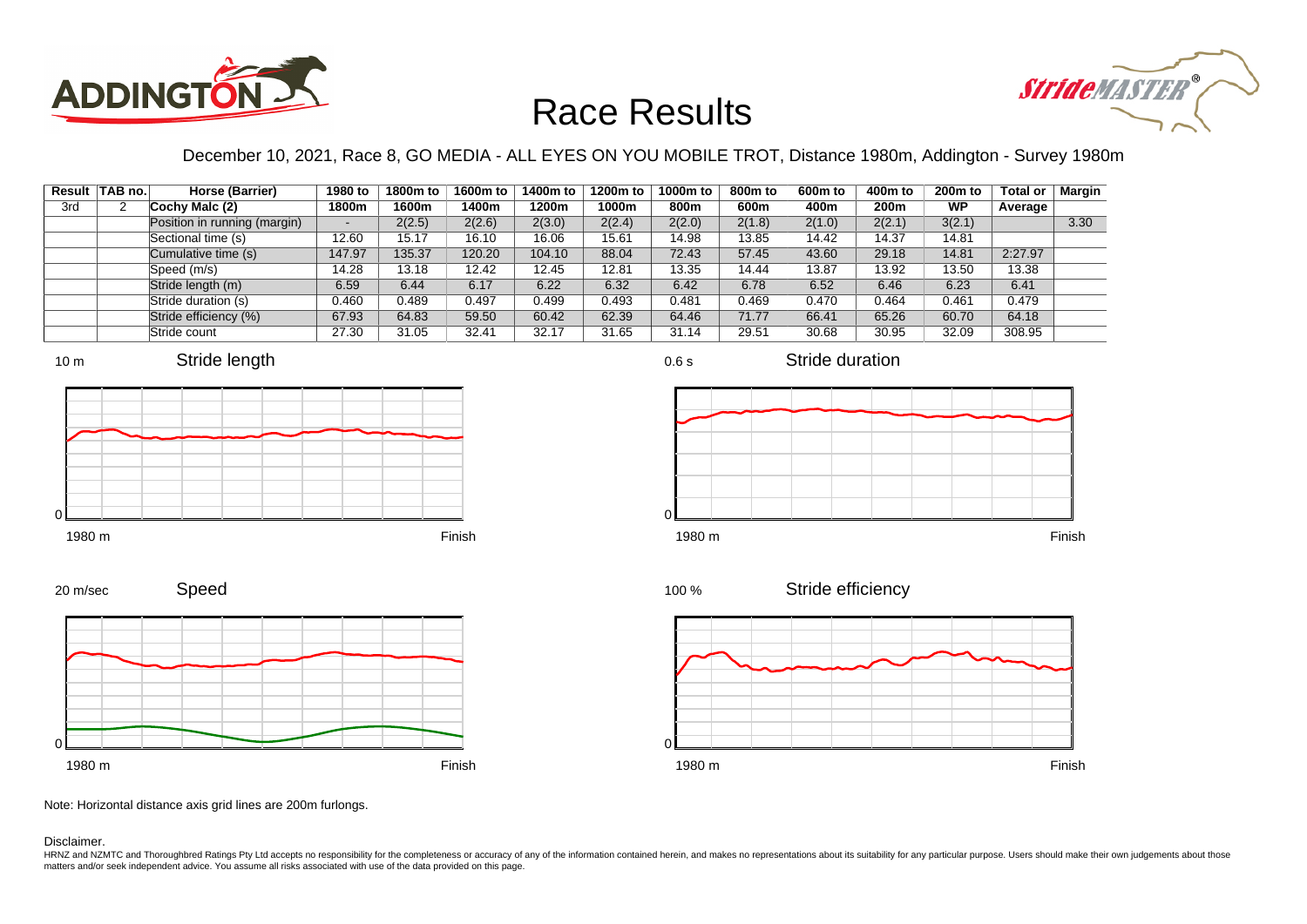



December 10, 2021, Race 8, GO MEDIA - ALL EYES ON YOU MOBILE TROT, Distance 1980m, Addington - Survey 1980m

0.6 s

|     | Result TAB no. | Horse (Barrier)              | 1980 to | 1800m to | 1600m to | 1400m to | 1200m to | 1000m to | 800m to | 600 <sub>m</sub> to | 400m to | 200 <sub>m</sub> to | <b>Total or</b> | Margin |
|-----|----------------|------------------------------|---------|----------|----------|----------|----------|----------|---------|---------------------|---------|---------------------|-----------------|--------|
| 4th |                | Spy Da Moment (3)            | 1800m   | 1600m    | 1400m    | 1200m    | 1000m    | 800m     | 600m    | 400m                | 200m    | <b>WP</b>           | Average         |        |
|     |                | Position in running (margin) |         | 6(5.9)   | 6(9.5)   | 7(8.8)   | 7(6.8)   | 7(6.2)   | 7(5.9)  | 6(5.2)              | 6(6.0)  | 5(5.6)              |                 | 5.80   |
|     |                | Sectional time (s)           | 13.15   | 15.74    | 15.93    | 15.83    | 15.56    | 14.98    | 13.86   | 14.37               | 14.31   | 14.69               |                 |        |
|     |                | Cumulative time (s)          | 148.42  | 135.27   | 119.53   | 103.60   | 87.77    | 72.21    | 57.23   | 43.37               | 29.00   | 14.69               | 2:28.42         |        |
|     |                | Speed (m/s)                  | 13.69   | 12.71    | 12.55    | 12.63    | 12.85    | 13.35    | 14.43   | 13.92               | 13.98   | 13.61               | 13.34           |        |
|     |                | Stride length (m)            | 6.46    | 6.31     | 6.31     | 6.36     | 6.35     | 6.47     | 6.87    | 6.71                | 6.64    | 6.42                | 6.49            |        |
|     |                | Stride duration (s)          | 0.468   | 0.496    | 0.503    | 0.503    | 0.495    | 0.485    | 0.476   | 0.483               | 0.475   | 0.472               | 0.486           |        |
|     |                | Stride efficiency (%)        | 65.27   | 62.14    | 62.23    | 63.16    | 63.11    | 65.46    | 73.78   | 70.45               | 68.99   | 64.42               | 65.75           |        |
|     |                | Stride count                 | 27.85   | 31.72    | 31.69    | 31.46    | 31.47    | 30.90    | 29.11   | 29.79               | 30.10   | 31.15               | 305.24          |        |







Stride duration





Speed



Stride efficiency 100 %



Note: Horizontal distance axis grid lines are 200m furlongs.

#### Disclaimer.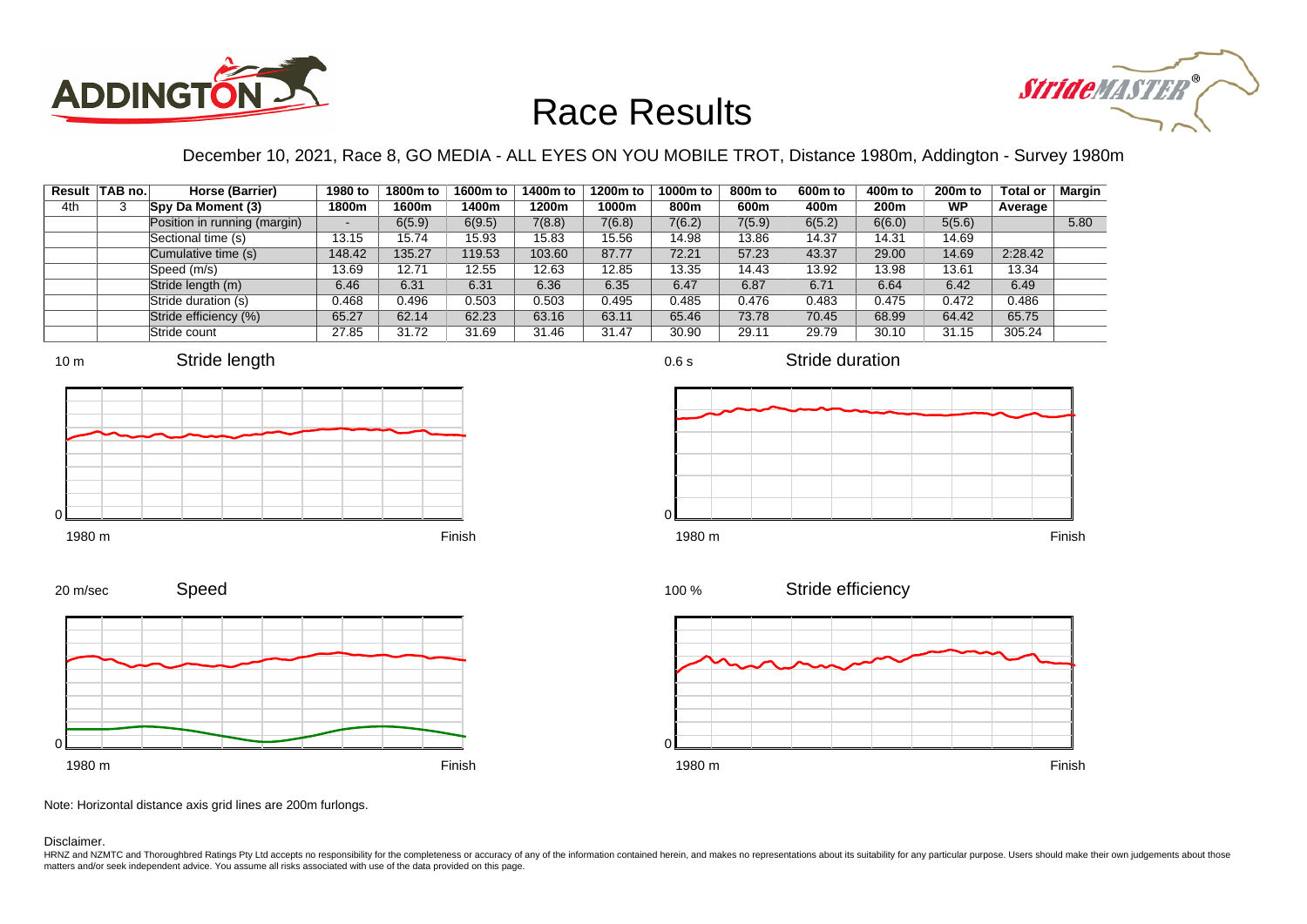



December 10, 2021, Race 8, GO MEDIA - ALL EYES ON YOU MOBILE TROT, Distance 1980m, Addington - Survey 1980m

|     | Result TAB no. | Horse (Barrier)              | 1980 to | 1800m to | 1600m to | 1400m to | 1200m to | 1000m to | 800m to | 600 <sub>m</sub> to | 400m to | 200 <sub>m</sub> to | <b>Total or</b> | Margin |
|-----|----------------|------------------------------|---------|----------|----------|----------|----------|----------|---------|---------------------|---------|---------------------|-----------------|--------|
| 5th | 6              | Jimmy Carter (6)             | 1800m   | 1600m    | 1400m    | 1200m    | 1000m    | 800m     | 600m    | 400m                | 200m    | <b>WP</b>           | Average         |        |
|     |                | Position in running (margin) |         | 3(4.4)   | 4(5.3)   | 4(5.3)   | 3(2.9)   | 3(3.0)   | 3(2.2)  | 3(1.7)              | 3(2.6)  | 4(3.7)              |                 | 7.70   |
|     |                | Sectional time (s)           | 12.99   | 15.31    | 16.03    | 15.75    | 15.68    | 14.90    | 13.90   | 14.38               | 14.55   | 15.27               |                 |        |
|     |                | Cumulative time (s)          | 148.76  | 35.77    | 120.46   | 104.43   | 88.68    | 73.00    | 58.10   | 44.20               | 29.82   | 15.27               | 2:28.76         |        |
|     |                | Speed (m/s)                  | 13.85   | 13.06    | 12.48    | 12.70    | 12.76    | 13.42    | 14.39   | 13.91               | 13.75   | 13.10               | 13.31           |        |
|     |                | Stride length (m)            | 6.36    | 6.22     | 6.12     | 6.21     | 6.20     | 6.30     | 6.47    | 6.26                | 6.06    | 6.08                | 6.22            |        |
|     |                | Stride duration (s)          | 0.457   | 0.476    | 0.490    | 0.490    | 0.486    | 0.470    | 0.450   | 0.450               | 0.441   | 0.464               | 0.468           |        |
|     |                | Stride efficiency (%)        | 63.30   | 60.43    | 58.47    | 60.35    | 60.00    | 62.04    | 65.45   | 61.14               | 57.33   | 57.75               | 60.53           |        |
|     |                | Stride count                 | 28.28   | 32.16    | 32.70    | 32.18    | 32.28    | 31.74    | 30.90   | 31.97               | 33.02   | 32.90               | 318.13          |        |













Stride duration



Stride efficiency 100 %



Note: Horizontal distance axis grid lines are 200m furlongs.

#### Disclaimer.

20 m/sec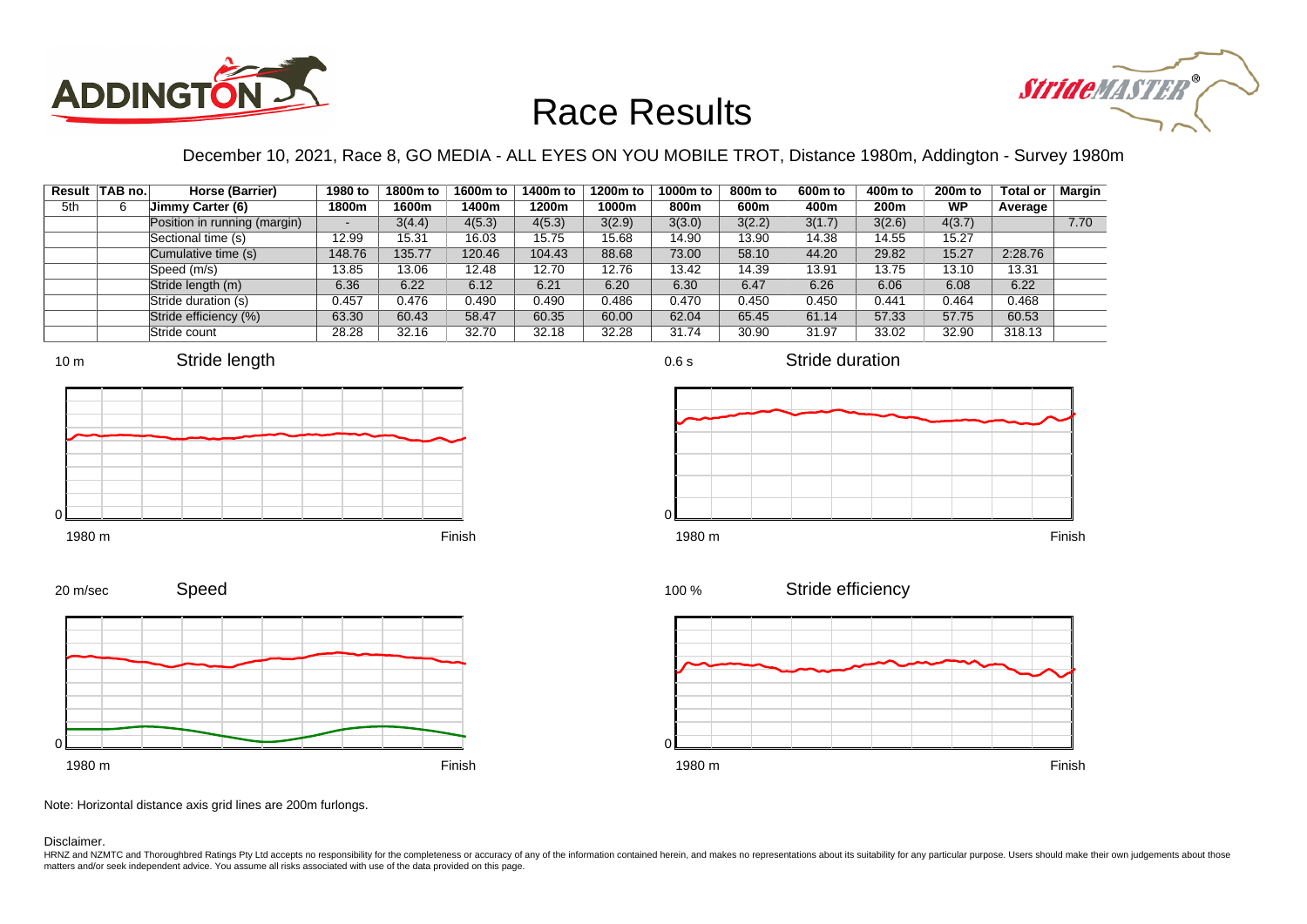



December 10, 2021, Race 8, GO MEDIA - ALL EYES ON YOU MOBILE TROT, Distance 1980m, Addington - Survey 1980m

|     | Result TAB no. | Horse (Barrier)              | 1980 to                  | 1800m to | 1600m to | 1400m to | 1200m to | 1000m to | 800 <sub>m</sub> to | 600 <sub>m</sub> to | 400m to | 200 <sub>m</sub> to | <b>Total or</b> | <b>Margin</b> |
|-----|----------------|------------------------------|--------------------------|----------|----------|----------|----------|----------|---------------------|---------------------|---------|---------------------|-----------------|---------------|
| 6th | 8              | Missalyssa (8)               | 1800m                    | 1600m    | 1400m    | 1200m    | 1000m    | 800m     | 600m                | 400m                | 200m    | <b>WP</b>           | Average         |               |
|     |                | Position in running (margin) | $\overline{\phantom{0}}$ | 8(15.3)  | 8(14.2)  | 6(8.4)   | 6(5.6)   | 6(5.2)   | 6(5.6)              | 7(5.9)              | 7(7.2)  | 7(7.7)              |                 | 9.40          |
|     |                | Sectional time (s)           | 14.62                    | 14.97    | 15.07    | 15.68    | 15.60    | 15.10    | 14.04               | 14.44               | 14.46   | 15.09               |                 |               |
|     |                | Cumulative time (s)          | 149.07                   | 134.45   | 119.48   | 104.41   | 88.73    | 73.13    | 58.03               | 43.99               | 29.55   | 15.09               | 2:29.07         |               |
|     |                | Speed (m/s)                  | 12.31                    | 13.36    | 13.27    | 12.76    | 12.82    | 13.25    | 14.25               | 13.85               | 13.83   | 13.25               | 13.28           |               |
|     |                | Stride length (m)            | 5.62                     | 6.35     | 6.31     | 5.97     | 6.67     | 6.91     | 7.66                | 7.63                | 6.39    | 8.03                | 6.69            |               |
|     |                | Stride duration (s)          | 0.459                    | 0.475    | 0.475    | 0.468    | 0.520    | 0.522    | 0.538               | 0.551               | 0.462   | 0.606               | 0.503           |               |
|     |                | Stride efficiency (%)        | 49.38                    | 62.99    | 62.20    | 55.71    | 69.57    | 74.56    | 91.78               | 90.89               | 63.89   | 100.83              | 69.85           |               |
|     |                | Stride count                 | 32.02                    | 31.50    | 31.70    | 33.50    | 29.98    | 28.95    | 26.10               | 26.22               | 31.28   | 24.90               | 296.15          |               |









Note: Horizontal distance axis grid lines are 200m furlongs.

Disclaimer.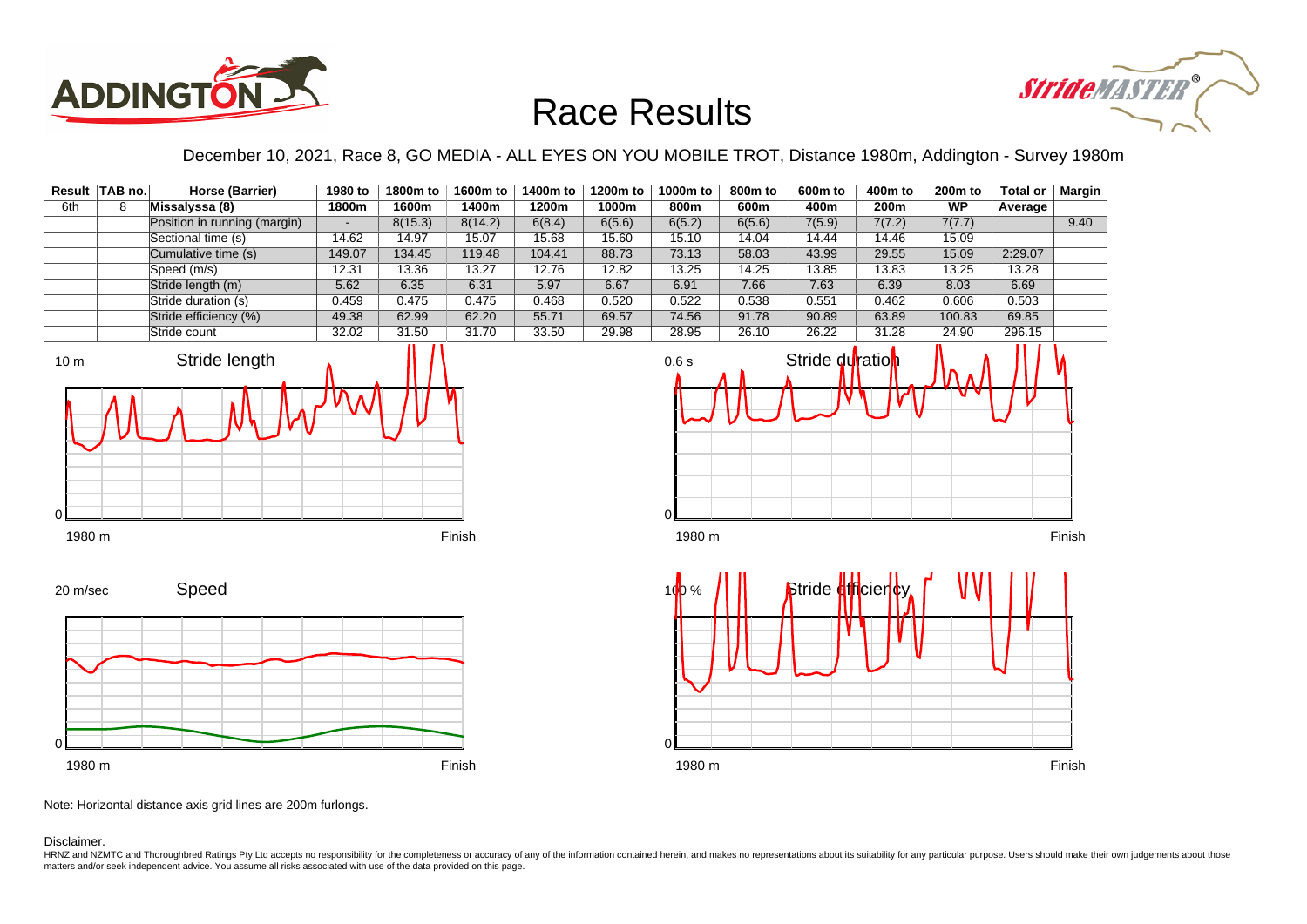



December 10, 2021, Race 8, GO MEDIA - ALL EYES ON YOU MOBILE TROT, Distance 1980m, Addington - Survey 1980m

0.6 s

|     | Result   TAB no. | Horse (Barrier)              | 1980 to | 1800m to | 1600m to | 1400m to | 1200m to | 1000m to | 800m to | 600 <sub>m</sub> to | 400m to | 200 <sub>m</sub> to | <b>Total or</b> | Margin |
|-----|------------------|------------------------------|---------|----------|----------|----------|----------|----------|---------|---------------------|---------|---------------------|-----------------|--------|
| 7th |                  | Baxter (1)                   | 1800m   | 1600m    | 1400m    | 1200m    | 1000m    | 800m     | 600m    | 400m                | 200m    | <b>WP</b>           | Average         |        |
|     |                  | Position in running (margin) |         | 5(5.4)   | 3(5.0)   | 3(4.2)   | 4(3.7)   | 4(3.9)   | 4(3.9)  | 5(3.9)              | 5(4.9)  | 6(6.5)              |                 | 11.70  |
|     |                  | Sectional time (s)           | 13.00   | 15.10    | 15.91    | 16.06    | 15.70    | 15.04    | 13.97   | 14.40               | 14.63   | 15.67               |                 |        |
|     |                  | Cumulative time (s)          | 149.48  | 136.48   | 121.38   | 105.47   | 89.41    | 73.71    | 58.67   | 44.70               | 30.30   | 15.67               | 2:29.48         |        |
|     |                  | Speed (m/s)                  | 13.84   | 13.25    | 12.57    | 12.45    | 12.74    | 13.30    | 14.32   | 13.89               | 13.67   | 12.76               | 13.25           |        |
|     |                  | Stride length (m)            | 5.80    | 5.81     | 5.65     | 5.61     | 5.73     | 5.80     | 5.90    | 5.79                | 5.56    | 5.48                | 5.71            |        |
|     |                  | Stride duration (s)          | 0.419   | 0.439    | 0.449    | 0.450    | 0.449    | 0.436    | 0.412   | 0.417               | 0.407   | 0.429               | 0.431           |        |
|     |                  | Stride efficiency (%)        | 52.65   | 52.74    | 49.82    | 49.14    | 51.23    | 52.60    | 54.31   | 52.44               | 48.39   | 46.95               | 50.94           |        |
|     |                  | Stride count                 | 31.01   | 34.43    | 35.42    | 35.66    | 34.93    | 34.47    | 33.92   | 34.53               | 35.94   | 36.49               | 346.80          |        |















Speed 20 m/sec



Note: Horizontal distance axis grid lines are 200m furlongs.

#### Disclaimer.